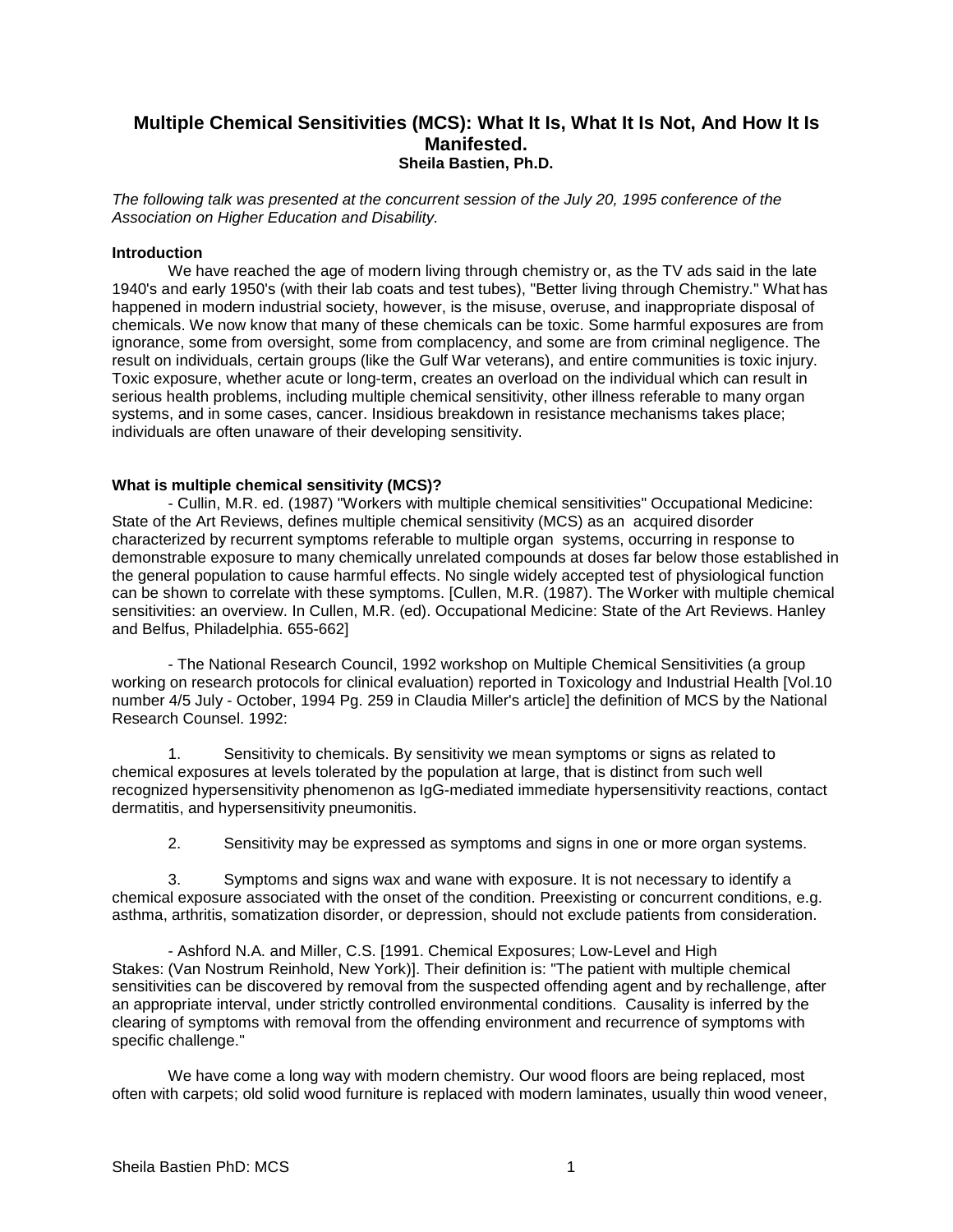laminated over pressed wood. Among other things, this furniture exudes formaldehyde. Plain fir or pine boards for building (sheathing) were replaced with laminated plywood containing, at the very least, high levels of formaldehyde and often toxic wood preservatives. Plaster walls were replaced with drywall, which has its own contaminants -- and as dry wall mud became better, they added more chemicals. Wood shingles were replaced with tar and gravel. Clothing was no longer simply cotton, wool, nylon or rayon, as new chemistry brought forth polyesters, non-wrinkle fabrics; and mattresses and drapes that were treated with fire retardants, introducing even more chemicals. These new fabrics are loaded with chemicals, including formaldehyde. Formaldehyde is a known sensitizer [Carl Zenz, M.D. S.C.D. ed. Developments in Occupational Medicine, (1980), Year Book Medical Publishers, Chicago.], and this adds to the total individual toxic load.

At the same time, modern buildings were using large expanses of glass and closed air systems. The oil embargo/energy crunch in the '70's brought about more efficiently sealed buildings; windows which would not open or were secured shut. Outside fresh air was cut-off or reduced in the fresh air intakes to save energy; air was recirculated with all its contents and contaminants. The systems would often be shut off at 5:00 and workers remaining in the building would be subjected to inhaling stale air. New carpeting, and laminated furniture was everywhere in these closed environments.

Foods and water contain more chemicals than in the past, including pesticides; multiple toxins are leaching into our water supply. Even products such as toothpaste contain more chemicals each year. Agricultural soils are being depleted of their nutrients and replaced with chemical fertilizers, herbicides and pesticides (nutrient depletion is one of the things that put people at risk for MCS). There are approximately 2,000 new chemicals introduced each year which are unregulated: their long term side effects are unknown. One such chemical brought forth in 1941 has only now, in the 1990's, been given health and safety guidelines. Lag time is enormous.

In the name of progress we saw the growth of herbicides, pesticides and termiticides. You no longer had to put up with bugs in your yard, spiders in your attic, ants in your pantries or termites and beetles in your house, or even grasshoppers in your crops. Unfortunately, we overdid it. We finally discovered that the organochlorines, such as DDT and Chlordane, were dangerous, cancerous and deadly, so along came the organophosphates. We are now using these products to spray for most anything from fleas to ants to termites. The so-called safe alternative has now been documented to cause a multitude of problems including very serious central nervous system problems. [See Ecobichon, Donald J., and Joy, Robert N. "Pesticides and Neurological Disease, Second Edition 1994; CRC Press, Boca Raton, FL.] The long-term effects from these organophosphates, in the cognitive realm include impaired vigilance and reduced concentration, reduced information processing, and psychomotor speed, memory deficits, linguistic disturbances, depression, anxiety and irritability. Auditory attention problems, visual memory problems, speech problems, sequencing problems and problem solving difficulties are also seen. Problems with motor steadiness, reaction time and dexterity have also been documented. (Ecobichon, Pg. 227.)

After organophosphate exposure, electrocephalograms (EEG) are found to be abnormal and have persisted for one year in studies of primates, (p.231). Psychological symptoms such as anxiety, psychomotor depression, intellectual impairment, and unusual dreams, were observed in human exposure. The organophosphate class, which is the most commonly used pesticide and termiticide, can induce slow onset (pesticide induced) neuropathies, including Guillian-Barre syndrome, so this is no small matter. A high proportion of these patients exposed to these chemicals develop multiple chemical sensitivity. I have had occasion to evaluate many such patients, including one with pesticide-induced polyneuropathy, and found that those I evaluated had developed multiple chemical sensitivities secondary to exposure. Their EEG's have been abnormal, and when challenged with a substance to which they were particularly sensitive, such as perfume, the EEG became more abnormal (Isaac Silberman, M.D., Neurologist, San Francisco).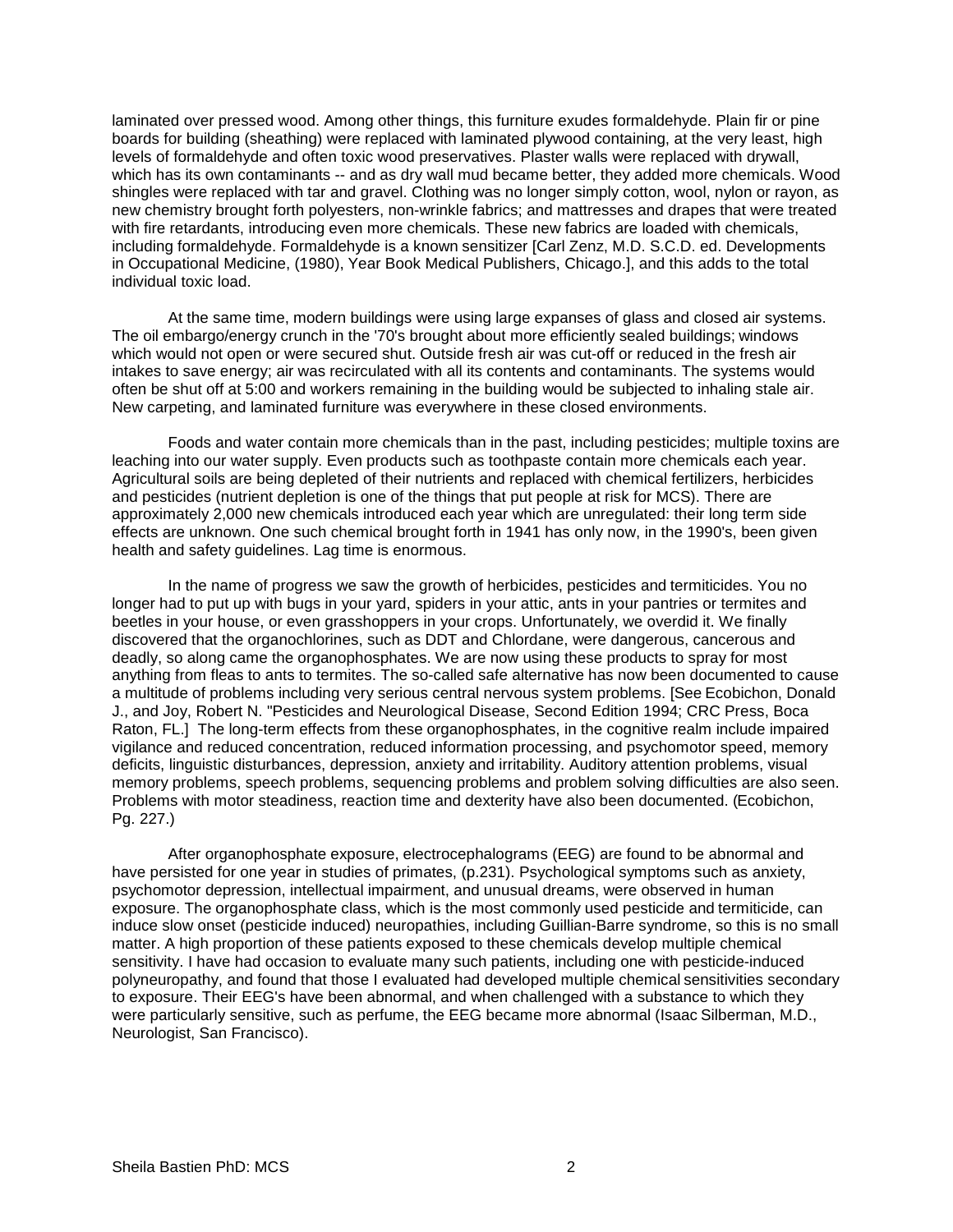#### **So what are we talking about here?**

We are talking about the process of environmentally triggered disease. Dr. William Rea, in his first volume on chemical sensitivity [William J. Rea, M.D., Chemical Sensitivities, Vol.1, (1992), CRC Press Inc. 2000 Corporate Blvd., NW., Boca Raton, FL, 33431.], wrote that "rapidly accelerated rate of growth of modern technology has been accompanied by a proliferation of a wide variety of new chemicals... 50% of global pollutants which enter the atmosphere (isolated from natural products or synthesized) are generated by man". He pointed out that in 1987 the American industry poured 22 billion pounds of toxic chemicals into the air, food and water.

In 1988 Dr. Rea was named the first professional Chairman of Environmental Medicine at the Robens Institute of Industrial Environmental Health and Safety at the University of Surrey in Guilford, England. In the introduction to his first volume on chemical sensitivity, he wrote "modern technology has given many conveniences and the ability to explore the outer limits of knowledge.. allowed us to travel to the moon,... this technology has led us to uncover secrets of the Universe and has brought into focus the severity of environmental pollution on earth; the Apollo astronauts emphasized the extent of this pollution when viewing the earth from space, although they initially called it the "blue planet", these astronauts saw at closer range pollution on all areas of the earth, which led them to state that "man has fouled his nest and this must be corrected."

The point, according to Dr. Rea, is that man's well-being is a function of his environment; living in polluted surroundings adversely affects health. He also pointed out that as the number of dangerous environmental pollutants continues to multiply so do reports of numbers of people sensitive to these contaminants.

Cindy Duehring [in Environmental Access Research Network in an article called "Screening for Nervous System Damage From Chemical Exposure"] wrote that it was a most dangerous illusion that our society has brought forth, in the false belief, that the chemical ingredients in our everyday home and office consumer products, from cosmetics and perfumes to cleaners and carpets, have been tested for health effects to protect the public. Most of the chemicals have never been tested and are not under any regulation. There are three new chemical compounds introduced in the United States every day. Premarketing testing of compounds as potential neurotoxicants have serious deficiencies. Many of these neurotoxic compounds came into use before the passage of the Toxic Substance Control Act in 1976 and remain untested and are still not required to be tested (Duehring). The problem is compounded by disposal of chemicals. Everyday, several millions of gallons of chemicals are introduced into Lake Erie which is the source of drinking and bathing water for most cities from Cleveland, Ohio to Buffalo, NY (Rea). Our own San Francisco bay is polluted. Two towns near the Carquinez bridge just 20 minutes from where I live, have been gassed.

Both organic and inorganic pollutants are a problem. Dr. Rea adds that "inorganic pollutants include ozone, carbon monoxide, nitrous oxide, sulfur dioxides, heavy metals and other metals. Organic pollutants include pesticides, formaldehydes, solvents such as toluene and xylene, drugs, terpenes, cleaning chemicals, cigarette smoke, combustible products, consumer products (e.g. clothing, building materials, hygiene products, etcetera) and biological compounds (mold toxins). The most toxic organic pollutants are those classified as halogenated aromatic and aliphatic hydrocarbons". He also adds that according to the EPA more than 4 million chemical compounds are currently recognized.

So what causes chemical sensitivity? According to Dr. William Rea, it can arise in several ways. Individuals who survive exposures may have lowered resistance to disease as a result of the condition of their nutrient pool brought on by the exposure, and this can develop into symptoms of ill health. Upon later exposure, they may experience enhanced symptoms. Spreading can occur, which means that they either react to more chemicals or more organ systems are involved.

He discusses three major instances that have occurred in the 20th century, that have graphically illustrated that chemical sensitivity may be caused by a significant, acute exposure to toxic substances: in World War I when the troops were exposed to Mustard Gas with an aftermath and development of chemical sensitivity; Agent Orange syndrome where veterans had problems which persisted for years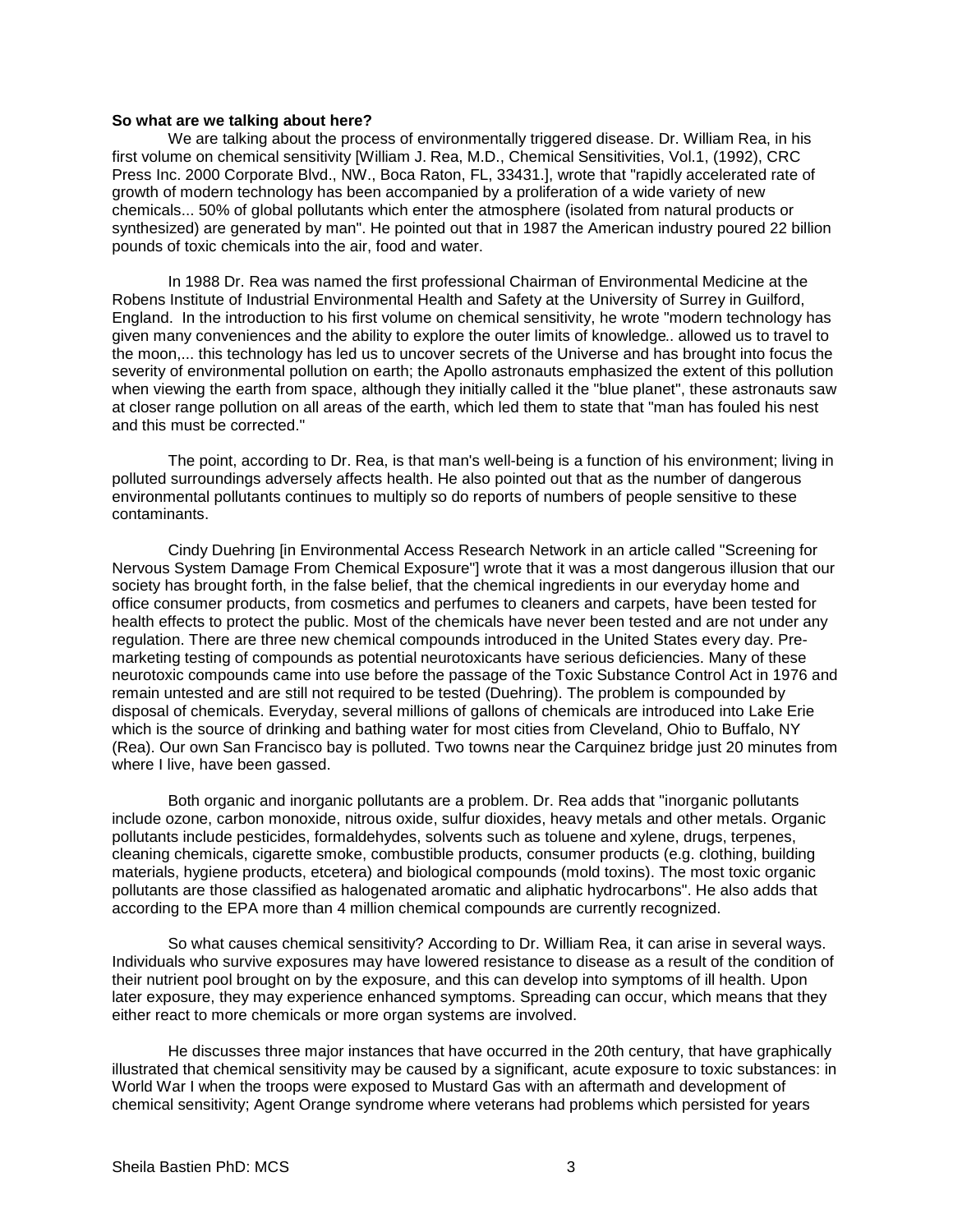after their initial contact; and the incident of cyanate in Bhopal, India, which left an estimated 86,000 people injured, and "Several months later, many remained afflicted with recurrent symptoms that are today believed to be manifestations of chemical sensitivity." He also added that chemical sensitivity can occur subsequent to bacterial, viral or parasitic infection; however, he said that only 1% of his Dallas patient population have traced the origin of their illnesses to such an event. He has evaluated 20,000 people through the Environment Health Center in Dallas which he founded.

The manifestations of chemical sensitivity are multiple in nature. They can affect many organ systems, and which systems are affected most may well depend on the biological weakness of a particular system, or previous trauma. Enzyme pathways are affected. Liver detoxification pathways become overloaded. Mucosa of the body change. Blood brain barriers are affected (Rea).

Dr. Rea wrote that "at their onset, symptoms of chemical sensitivity are almost always reversible." This is a very positive statement; however, he added that when organ involvement increases, responses are more difficult to decipher and reverse. He adds that although these various illnesses involve multiple systems and organs, only one end-organ may ultimately be damaged as a result of repeated insults, and this can result in end-organ failure and extreme fixed named illnesses. He cites the example of a mechanic constantly exposed to car exhaust who could develop general symptoms such as aches and pains, malaise, headaches and fatigue. These symptoms might then continue for several months until finally renal failure or some other specific end-organ disease develops. He wrote that the factors that are influencing the onset of chemical sensitivity are total body load, the nutritional state, and bioaccumulation of toxic substances, as well as other factors.

As a neuropsychologist, I have tested over 1,000 patients who have been exposed to a variety of toxins including solvents, formaldehyde, organophosphates, etcetera; many of these patients have MCS. I began testing these patients in 1980. Since then, there has been a lot of interest in Multiple Chemical Sensitivity, especially in the last few years. A recent conference in April 1994 in Baltimore, Maryland, was sponsored by the U.S. Department of Health and Human Services Agency for Toxic Substance and Disease Registry. The proceedings have been published in Volume 10, No. 4-5, July-October 1994. The Agency for Toxic Substance and Diseases Registry has provided support for two major national conferences on the subject of MCS. The first was held at the National Academy of Science Meeting in 1991. The second was sponsored by the Association of Occupational and Environmental Clinics in September of 1991. In the fiscal year 1993, this agency received a Congressional mandate which provided funding for chemical sensitivity/low-level chemical and environmental exposure workshops. To address the mandate, a panel of experts was convened. They explored the issues related to the neurobiological effects of chemical exposure and particularly the role of the nervous system in MCS. Claudia Miller, M.D., University of Texas Health Science Center, discusses the historical overview. It has also been discussed in Multiple Chemical Sensitivities At Work, a training manual for working people produced by the Labor Institute in New York City. (This history is taken from both of these references.) Theron Randolph, M.D., who practiced in Chicago, noted the chemical susceptibility problem in 1951. In 1975 the environmental control units were operated by Randolph and W. J.. Rea, a member of the Science Advisory Board at the Environmental Protection Agency at that time, to help identify chemicals and foods that provoke symptoms in MCS patients. In 1979, a U.S. District Court in Hawaii ruled MCS disabling, and ordered the Department of Health, Education, and Welfare Division to provide Social Security benefits to an MCS patient. In 1984 a California bill to require research on MCS was passed in both houses of state legislature, but is opposed by the California Medical Association. In 1986 the Oregon Court of Appeals orders Workers' Compensation Benefits for a furniture store worker on the basis of MCS.

The California Medical Association 1986, the American College of Physicians 1989 and the American Academy of Allergy and Immunology in 1986 criticized the clinical ecologists who were identifying and treating MCS as "lacking critical thinking and the use of unproven techniques." An acrimonious debate ensued.

In 1987 the National Academy of Sciences workshop was held. In 1987 "Workers With Chemical Sensitivities" in Occupational Medicine: State of the Art Review, was published. Mark Cullen, editor, was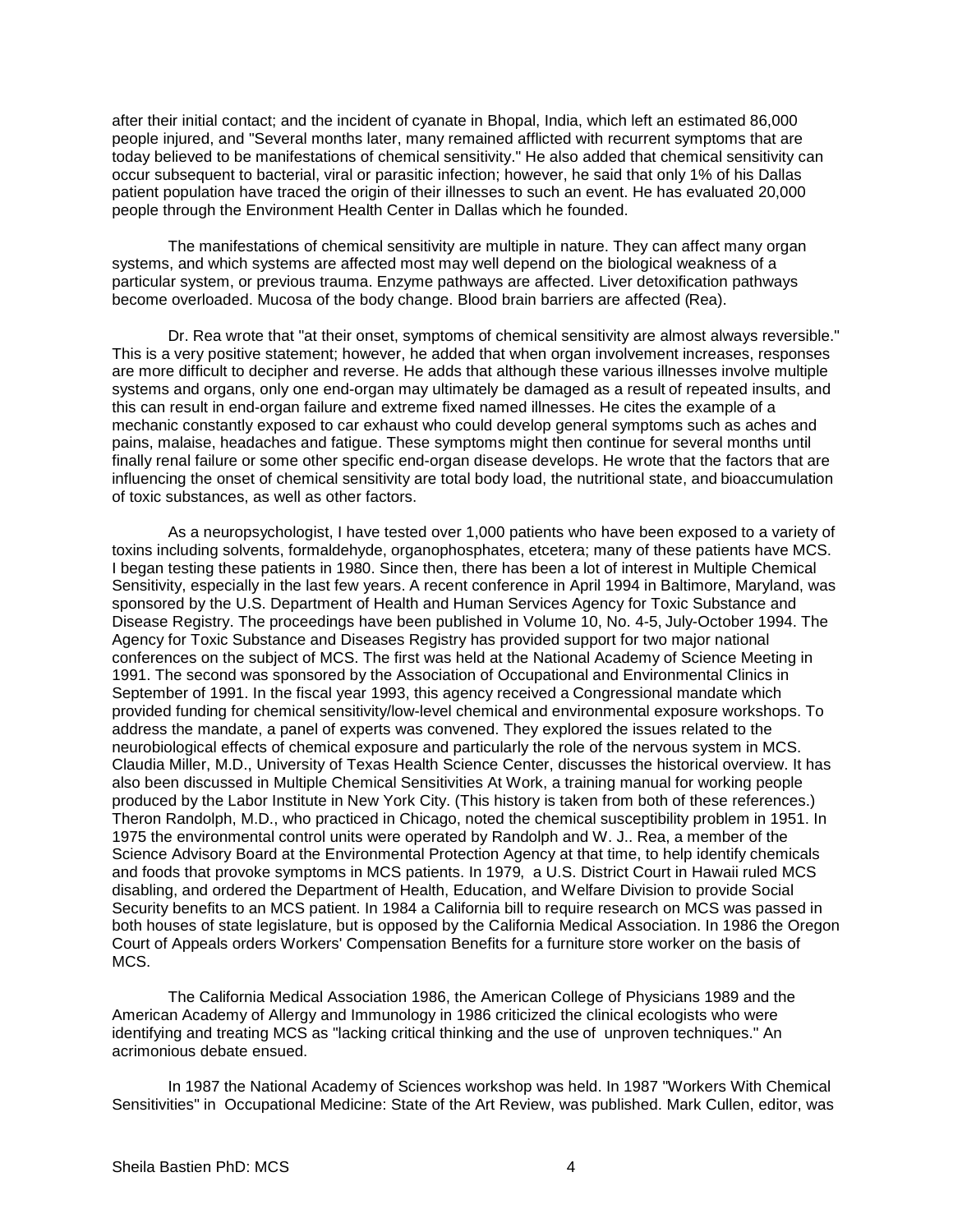professor of medicine and epidemiology at Yale University. It was the first comprehensive collection of articles on MCS. In 1987 the California Court awarded Workers' Compensation Benefits to an employee who was found to have developed MCS from long-term exposure to polychiorinated biphenyls. In 1988 workers of the EPA headquarters became ill when new carpets were installed and other remodeling took place. Some of the employees developed MCS. Some of these employees are still working at home, and many of them still have MCS or continuing illness. Some have not been able to go back to work. In 1988 the Social Security Administration adds a section on MCS to the agency's program operations manual for disability determinations. In 1989 the Indoor Air Quality Act was amended to address MCS following the National Center for Environmental Health Strategies testimony before a Senate subcommittee. In 1989 Doctors Nicholas Ashford and Claudia Miller prepare a report on MCS entitled "Chemical Sensitivity," for the New Jersey State Department of Health. In 1989 the Ohio Court of Appeals reinstates an order of the Ohio Civil Rights Commission finding unlawful employment discrimination for dismissal of a worker with MCS. In 1990 a task force of the American Public Health Association states that the government agencies should provide funding for MCS research and that MCS should not be labeled psychogenic unless environmental causes have been ruled out. In 1990 the Indoor Air Quality Bill is passed by the US Senate, but the House bill never reaches the floor for a vote. In 1990 the Department of Housing and Development (HUD) recognizes MCS as a disability requiring reasonable accommodations under the fair housing and rehabilitation act of 1973. The policy was followed by a legal opinion issued by HUD in April 1992, recognizing MCS as a physical disability. MCS patients disrupt the San Francisco meeting of the American College of Allergy and Immunology, where MCS patients are characterized as mentally ill. In 1990 the Americans with Disabilities Act of 1990 recognized individuals with MCS as disabled. In 1991, at the request of the EPA Division of Indoor Air, the National Academy of Sciences organizes a workshop on MCS. They agree on outlines for research protocol. In 1991 a comprehensive review of MCS literature entitled Chemical Exposures: Low Level and High Stakes, by N. Ashford and C. Miller is published. In 1991 environmental health activists picket the New York city meeting of American College of Allergy and Immunology. In 1992, US Congress appropriates \$250,000 for MCS research to be coordinated with the National Center for Environmental Health Strategies. In 1993 Mt. Sinai Occupational Health Clinic was awarded \$100,000 to conduct an MCS study. And the seminal meeting (sponsored by the U.S. Department of Health and Human Services, Agency for Toxic Substance and Disease Registry) held in April 1994, proceedings which are published in Toxicology and Industrial Health, Vol.10.

Many more things have taken place since then, one of which locally is that many public meetings are no longer allowing people wearing perfumes to attend. The Oakland City Council and the Bay Area Rapid Transit (BART) administration both have recently made this mandate as a condition to meeting attendance. Magazines with perfume inserts can be fined up to \$100 if they do not remove them before mailing to California, and so forth. There are so many things happening that it is difficult to keep up to date with the current advances. A 1993 Senate committee task force has been formed in San Francisco and still is working on access for the rights of the disabled in terms of MCS. MCS patients are becoming more organized, more vocal, and increasingly validated by recent conferences.

Claudia Miller points out that many of the patients often attribute the onset of their illness to specific exposures (Vol. 10) such as repeated exposures to solvents, chemical, pesticides in sick buildings, or combustion products. Patients report more problems and greater difficulties indoors where air fresheners, perfumes, and cleaners are used and where there are such things as particle board and carpets which outgas. The outgassing releases VOC compounds (Toxicology and Industrial Health, page 257). These patients are often funneled off to psychiatrists and psychologists by physicians who are not familiar with MCS. "From the patient's perspective, they have lost their health, their livelihood, their friends and sometimes even family. Individuals with professional careers are likely to view their cognitive difficulties as most disabling," Dr. Miller added. They are often mislabeled as malingerers or given a psychiatric diagnosis.

Dr. Miller notes that chemical sensitivity has been reported among distinct demographic groups (page 261): industrial workers, sick building occupants, contaminated communities and individuals. A fifth group, Persian Gulf War veterans, is also mentioned. She says, "It is especially easy to overlook environmental causes if complaints are subjective and nonspecific, such as headache, fatigue, depression or difficulty concentrating. But the temporal cohesiveness occurring in a group of individuals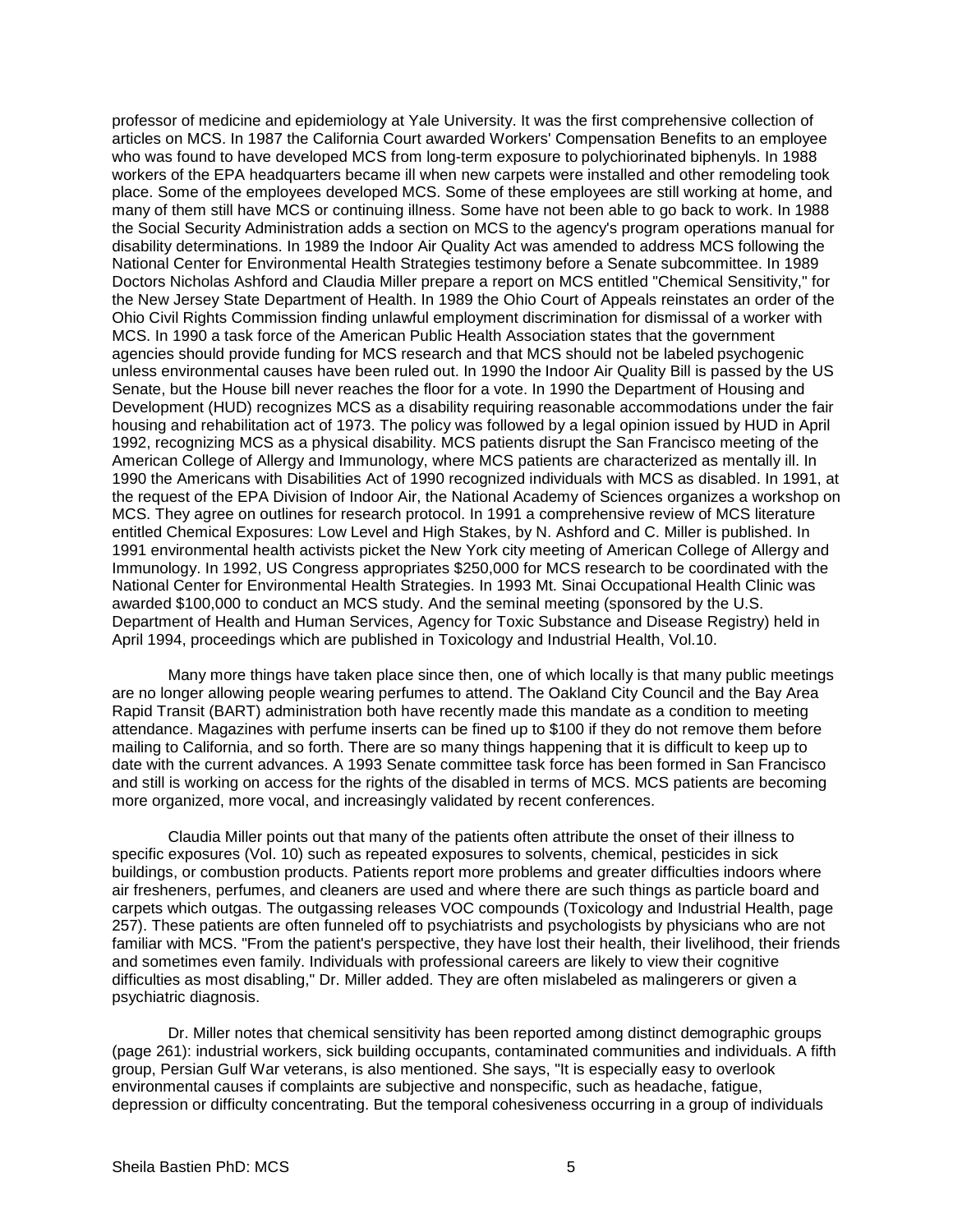sharing a recognizable exposure, for example several family members, co-workers, community members or Gulf War veterans, help physicians recognize the possibility of environmentally caused illness. The outbreak of MCS among the technical staff of the EPA headquarters is an example."

Recently, I have been working as part of a team of experts evaluating patients injured from a refinery release in the town of Crockett (investigating the results of the Catacarb spill of August-September 1994) adjacent to the Carquinez Bridge in northern California. UNOCAL had a leak in their tank which grew and released Catacarb and other toxic pollutants which drifted onto two entire towns. Over 700 patients have come into the Good Neighbor Clinic in Crockett (paid for but not run by UNOCAL) because of symptoms; more are on the waiting list. Patients in general have eye-damage; breathing problems; immune abnormalities; rashes; increased mole size; skin tags; possible neuroendocrine disorders (abnormal menstrual periods); neurological abnormalities that include memory, concentration, decreased verbal fluency, and motor problems; and one has a serious movement disorder. Many, but not all, have developed MCS.

About 25 of these patients have been evaluated by me at this time. Neuropsychological testing shows problems in cognitive flexibility; calculation; visual-motor ability; verbal fluency; memory; attention and concentration; and often lateralized motor and tactual sensory abnormalities. These motor abnormalities could not be accounted for by anxiety or depression alone. Many of these patients have a post-traumatic stress disorder. Children are having problems in school; their grades are dropping, and they have abnormalities on neurocognitive tests. Many of the patients would meet the criteria for dementia, secondary to a medical condition; probably toxic encephalopathy. Many people are moving out of town. Real estate values have plummeted.

Iris Bell has discussed MCS in her article ["Neuropsychiatric Aspects of Sensitivity To Low-Level Chemicals: A Neural Sensitization Model," prepared for the conference on Low-Level Chemical Exposure and Neurobiologic Sensitivity; sponsored by the Agency for Toxic Substances And Disease Registry in Baltimore Maryland, April 6&7, 1994.] She has reviewed the literature on MCS as a psychiatric disorder and found serious flaws with the sample size and methodology in these studies. She has also completed six surveys of over 2,000 individuals (in a population of half young adults and half active retired older adults in southern Arizona) who report at least one chemical odor that makes them ill. Roughly 15 percent have identified at least three out of five chemicals (pesticide, perfume, car exhaust, paint and carpet) causing frequent illnesses. In addition 30 percent of the samples endorsed as true a single question "Do you consider yourself to be especially sensitive to certain chemicals?" Therefore, there is a significant proportion of the normal population that is sensitive to chemicals, or considers themselves sensitive to chemicals. In discussing the classic psychiatric disorders, Dr. Bell reported that MCS patients state that they become irritable, depressed or confused for a few minutes or hours only during days involving chemical exposures. They usually return to normal cognition thereafter. They express interest in their usual activities, except when reacting to chemicals. This is different from depressed patients who report depressed moods most of the days and nearly everyday report a generalized loss of interest. MCS patients have poor balance and/or clumsiness, a rare presenting complaint of depression. She states that all of the studies of MCS patients point to the central nervous system as a major site of involvement. She also cites neuroimaging studies, single photon emission photography, and brain (SPECT) scan studies of MCS patients [Heuser et al. 1993; Simon et al. 1992;]. Dr. Bell reported that they found diffuse cortical deficits, especially in frontal, temporal and parietal regions. The abnormalities appear bilaterally but more in the right hemisphere. Heuser concluded that the pattern resembled vasculitis. Simon noted (Dr. Bell) it looked like abuses of stimulants and solvents with possible small infarctions (This study has now been published by Heuser and Mena and differs for age groups.).

#### **What have I found?**

I have found that patients, for the most part, are not malingerers (over 1000 patients). I have had one or two patients who have exaggerated their symptoms, and one that may have been a malingerer. However, in general these are patients who suffer from a variety of problems that include concentration and memory problems, irritability, anxiety and depression, spatial confusion, insomnia, headaches,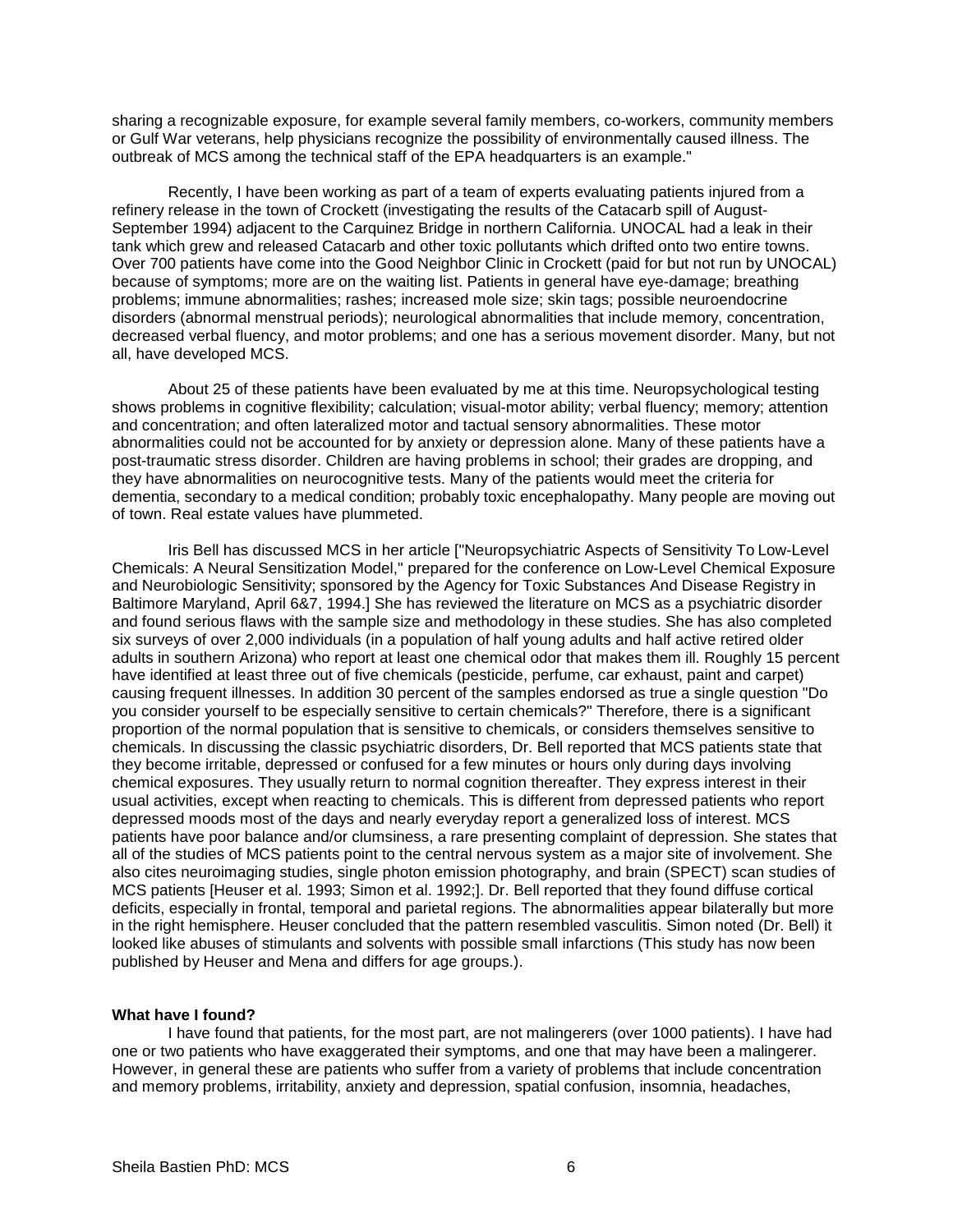nausea, palpitations, chest pain, muscle spasms and aches, joint aches, difficulty calculating, fatigue, and confusion. Many have breathing problems, asthma, and carry inhalers or oxygen.

These patients often have either had a previous history or concurrent history of hypothyroidism or thyroiditis, in my clinical observation. In my population and in the research literature, there is a spreading phenomena. They seem to get worse later on; the sensitivity generates from things that can vary from an original acute/chronic agent(s) to low-level/multiple-chemically unrelated substances, (Bell, Rea) such as perfume, car exhaust, carpets, newsprint, and tobacco, and paint. Patients report new sensitivities to perfumes, everyday cleaning products, alcohol, foods and medications. There is a cross-sensitization. Once initiated, heightened susceptibility to chemicals and foods, which are mixtures of inorganic chemicals, persist indefinitely (Bell). Problems spread to more organ systems. Gradual symptomatic improvement follows long-term avoidance of triggering of substances. Dr. Bell notes that resumption of frequent intermittent exposures can reactivate symptoms at any time as in kindling and sensitization. This is fairly complex; kindling has to do with the stimulation of the limbic system, which creates an electrical response, which increases cortical irritation over time, and can lead to seizure. Some of the patients do have seizures, especially on exposure. In fact I have seen several in my office.

What have we found on formal neurocognitive testing? We often find concentration problems, with Digit Span being lower on the Wechsler Adult Intelligence Scale-Revised. Typically Arithmetic is one of the lower scores, with evidence of dyscalculia. It often depends on the kind of chemical exposure as to whether abstract reasoning is impaired; it is more likely to be non-verbal abstract reasoning that is impaired.

Visual discrimination (Picture Completion) often shows scatter, indicating higher premorbid function, and is one of the lower scores. Perceptual tasks are often impacted such as Block Design, as is eye-hand coordination and visual motor speed (Digit Symbol). On the Halstead-Reitan Neuropsychological Battery, the impairment index is often in the mild or borderline range of impairment. These patients often have trouble shifting sets (Trailsmaking and the Category Test). Visual scanning is often impaired. The most curious finding is on the Tactual Performance Test (a test of sensory-tactual abilities) where the left, nondominant hand (99 percent of my patients are right-handed) is usually impaired or more impaired; this is consistent with the more right parietal hemisphere findings in toxic injury that have been reported in the literature.

There are often lateralized and localized motor abnormalities. There are memory impairments both verbal and visual. There is often serious visual memory impairment. Knox Cubes, a test of visual sequencing and memory, is almost always impaired in this population. And finally the MMPI-2 usually shows significant elevation on several of the clinical scales. This has been reported in the research by Rosemarie Bowler, Ph.D., on toxic injury patient profile and separately by David King, M.D., on the MCS profile on the MMPI.

The MMPI-2 is consistent with a large subgroup of CFIDS patients. The MMPI-2 cannot be interpreted in a normal way with sick patients. See research from John Hopkins.

- Commonly, investigators of psychiatric traits or psychiatric disorders in medical illness use a flawed strategy... That is, psychological tests are administered or psychiatric interviews are conducted and the resulting profiles are interpreted solely in terms of psychopathology. In some cases, those medical symptoms that are most central to the condition are subtracted from the analysis. However, the non-specific medical symptoms associated with a chronic illness or its treatment and the psychosocial consequences of chronic illness are often not acknowledged or taken into consideration. Although patients with medical illnesses of known pathophysiology are sometimes spared the psychogenic explanation for their condition, they are often burdened with secondary psychiatric diagnoses. Moreover, such constructs as "cancer personality," although out of favor at present, suggest that patients with medical illnesses are sometimes stigmatized with psychogenic explanations and burdened with responsibility for their illness...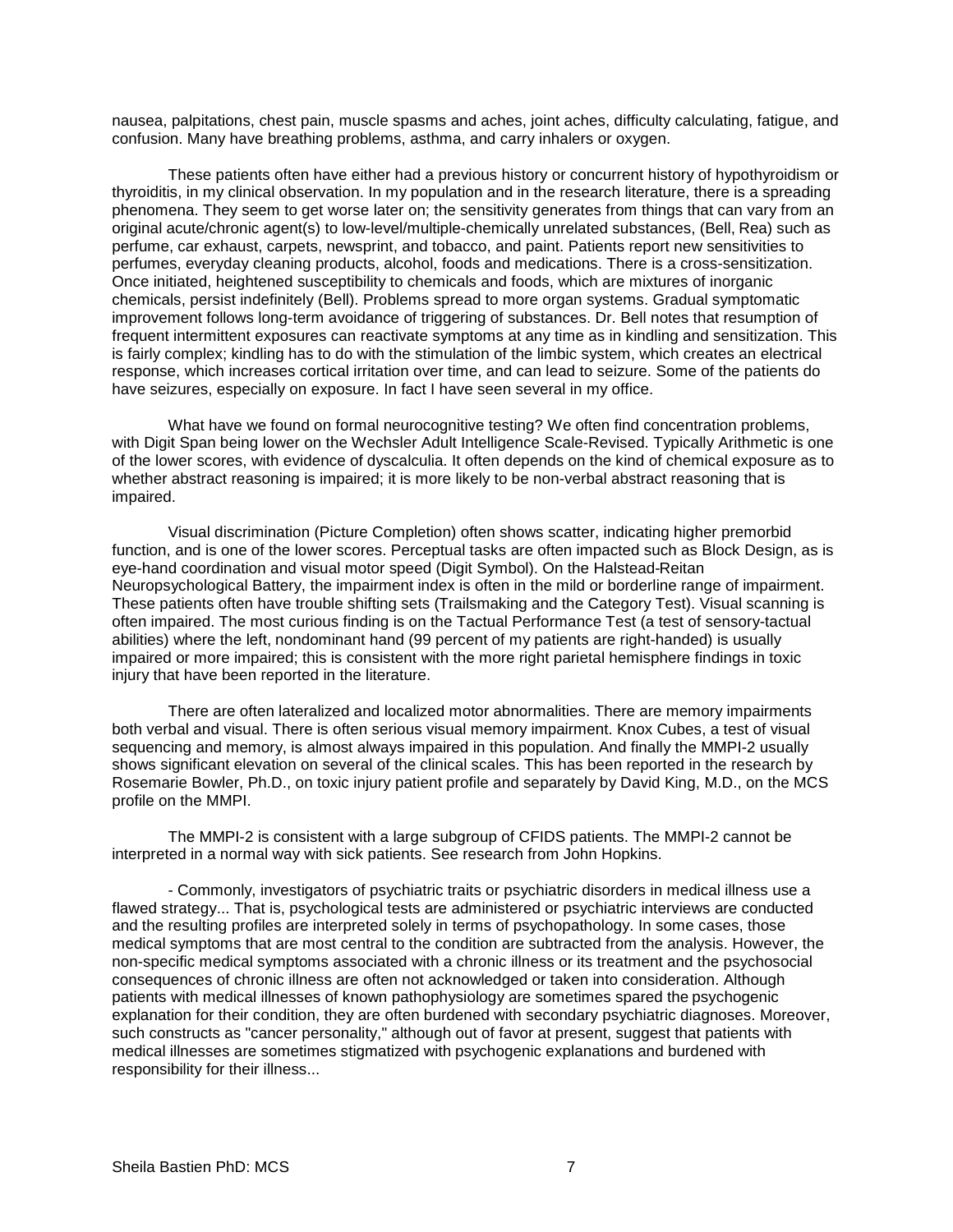- In our judgment, the mental health of chronically sick people should not be judged by the same norms that are used to evaluate the mental health of healthy people (21-22).

("lnferences From Psychometric Data About Psychiatric Traits and Psychogenic Origins in Conditions of Unknown Etiology, Focusing on Multiple Chemical Sensitivities Syndrome," Ann L. Davidoff, Ph.D., Linda Fogarty, MA, Division of Occupational Health, Department of Environmental Health Sciences, School of Hygiene and Public Health, 1995).

#### **So what is multiple chemical sensitivity?**

It is a multi-system disorder usually brought on by toxic exposures which are acute. or low-level long-term exposure such as in sick buildings, which increases a person's total toxic load, depletes nutrient stores, and causes problems in many systems and organs in the body. Upon re-exposure, the individual becomes increasingly sensitized, and often there is a spreading effect where they are bothered by many more chemicals. It often spreads to food, medications, and molds, and many more systems in the body are involved. It almost always seems to affect the central nervous system, and the results that I am primarily interested in are the effects that it has on memory, concentration and learning. These are all dramatically impaired when a person is exposed. This is very important in terms of accommodation in a classroom or work situation. If exposed, a person may not be able to process what is said, or store the information processed in a lecture, for example. A child may not be able to learn.

It may be possible for them to sit in the corner of a classroom, wearing a charcoal filter mask, near an open door. It may be useful to have whole room filters. It may be possible to move the class. Certain classes are very difficult, such as chemistry classes, because a charcoal filter cannot get rid of all the chemicals. These persons/patients seem to take more time to do things than other people do; and giving them more time on examinations would be one kind of accommodation. Letting them sit as far away from other people as possible, near open windows, is also helpful. Videotaping a class may be an option.

Two young men (twins), now residing in Arizona, were having problems in high school, could not pass. They were allowed to take the GED examination outdoors and were in the 99th percentile when tested in a clean environment.

We have done testing in our office, which is a relatively clean environment, and then allowed the patient to expose themselves to perfume or other irritants, and we have watched the differences. We have also done this blind on occasion and found dramatic differences. As a follow-up, we have sent these patients to Dr. Isaac Silberman, a neurologist in San Francisco, who has done baseline EEGs, which are usually abnormal on baseline. However on challenge, with the same substance that we have used, the EEGs become more abnormal. So that is what MCS is. What it is not, is a psychiatric disorder, although a chronic illness of any kind causes anxiety and depression. Its manifestations are complex and multiple. We are really talking about toxic injury; MCS is just the tip of the iceberg.

=================================================================

Dr. Bastien, a neuropsychologist, has served on:

Advisory Panel on Environmental Illness/Multiple Chemical Sensitivity.

California Senate Subcommittee/Taskforce on the Rights of the Disabled, Senator Milton Marks. 1993 present

On an invited panel of 14 experts for the State of California Department of Public Health and the Agency for Toxic Substances and Disease Registry (ATSDR) to develop a research protocol for evaluating multiple chemical sensitivity (MCS) patients, 1994.